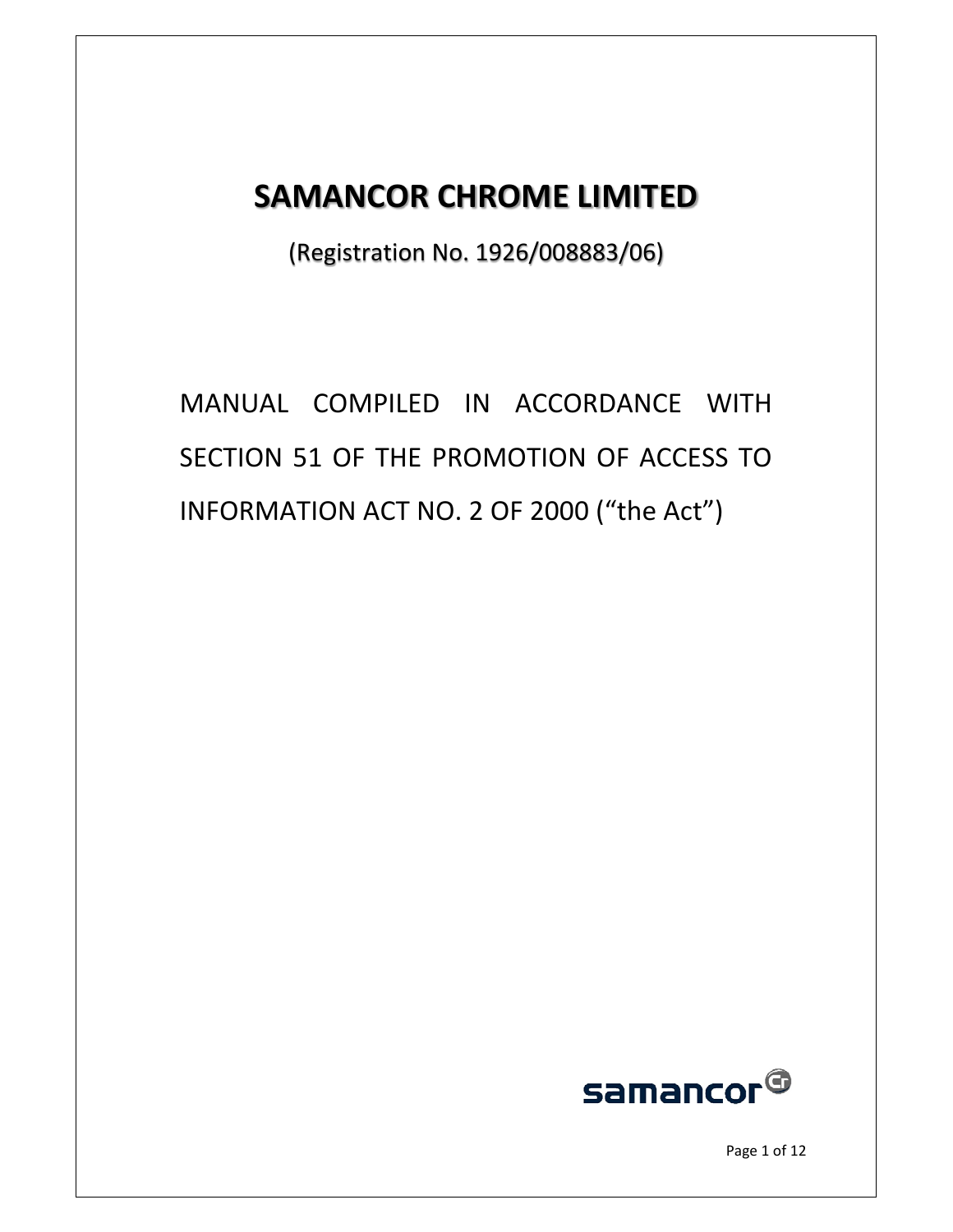### **SAMANCOR CHROME LIMITED**

Samancor was created in 1975 through the merger of SA manganese Limited and African Metals Corporation Limited (Amcor). Samancor Limited was delisted from the Johannesburg Stock Exchange in December 1998 by BHP Billiton ("BHPB") (60%) and Anglo American Corporation of South Africa Limited (40%). BHP Billiton and Anglo American Corporation sold the company to Kermas Limited (BVI). Until April 2006, the company consisted of two totally independent operating divisions, Samancor Manganese and Samancor Chrome and was jointly owned by BHP Billiton (60% shareholding) and Anglo American Corporation of South Africa Limited (40% shareholding). BHPB and Anglo disposed their chrome interest in Samancor in 2005 to the Kermas Group. Samancor Limited then changed its name to Samancor Chrome Limited, becoming a wholly owned subsidiary of Samancor Chrome Holdings. The current majority shareholder is Terris Chrome Limited.

 Samancor Chrome comprises two chromite mining operations situated in and around Rustenburg (commonly referred to as Western Chrome Mines, or ("WCM") and in and around Steelpoort (commonly referred to as Eastern Chrome Mines, or (ECM") and five ferrochrome smelting works in Emalahleni, known as Ferrometals, Middelburg, known as Middelburg Ferrochrome, Steelpoort, known as Tubatse Ferrochrome, Brits known as TC Smelter and also close to Steelpoort, known as Tubatse Alloy. Samancor Chrome has entered into various joint ventures which are operated from Samancor Chrome's mining and Ferrochrome smelting works. The relevant joint ventures are: NST Ferrochrome (Pty) Limited; Crometals (Pty) Limited; Middelburg Steel and Alloys (Pty) Limited; Tubatse Chrome (Pty) Limited; Tubatse Chrome Minerals (Pty) Limited, Tubatse Alloy (Pty) Ltd, Poschrome (Pty) Limited and the Ferroveld Joint Venture.

Samancor Chrome Limited has subsidiaries and other associated private bodies (all referred to as "the Group Companies") which are listed in Part VI of this manual. The records of these subsidiaries and other private bodies are kept and administered by Samancor Chrome Limited and are covered by this manual.

l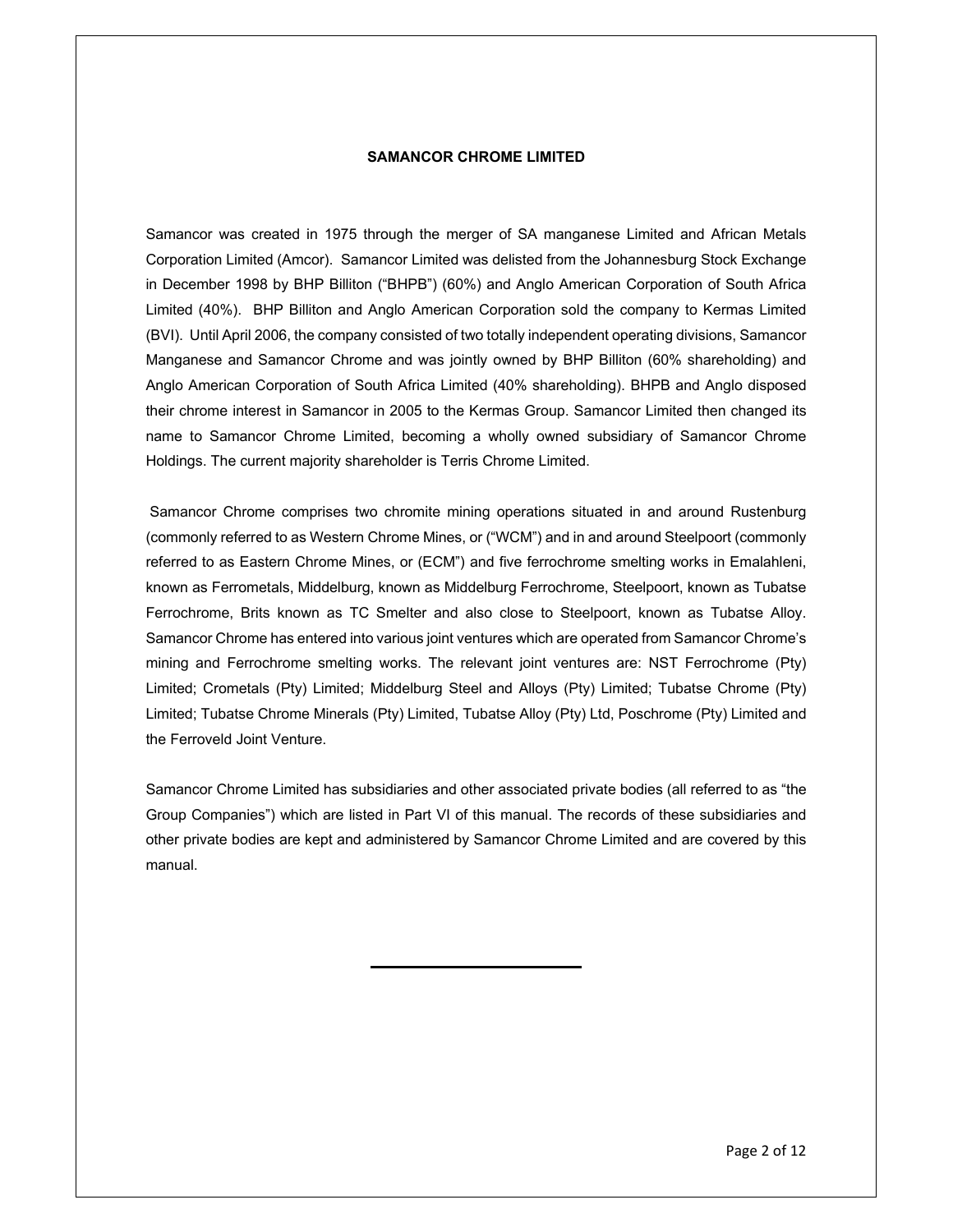**PART I** 

The following information is supplied in accordance with section 51(1)(a) of the Act.

| Name of the Private Body                  | <b>Samancor Chrome Limited</b>                                                        |  |
|-------------------------------------------|---------------------------------------------------------------------------------------|--|
| <b>Registration No.</b>                   | 1926/008883/06                                                                        |  |
| <b>Head of the Private Body</b>           | Mr Desmond McManus                                                                    |  |
| <b>Physical Address</b>                   | <b>Block A</b><br><b>Cullinan Place</b><br>1 Cullinan Close<br>Morningside<br>Sandton |  |
| <b>Postal Address</b>                     | Postnet Suite 803<br>Private Bag X9<br>Benmore<br>2010                                |  |
| <b>Website Address</b>                    | www.samancorcr.com                                                                    |  |
| <b>Telephone Number</b>                   | $(011)$ 245 1000                                                                      |  |
| <b>Telefax Number</b>                     | $(011)$ 245 1200                                                                      |  |
| <b>Designated Information Officer (1)</b> | Joslyn Sithole                                                                        |  |
|                                           | Senior Group Legal Counsel   Legal<br>Superintendent                                  |  |
| <b>Telephone Number</b>                   | $(011)$ 245 1106                                                                      |  |
| <b>Telefax Number</b>                     | 086 604 1272                                                                          |  |
| <b>E-mail Address</b>                     | info.office@samancorcr.com                                                            |  |
| <b>Designated Information Officer (2)</b> | Sorrel Bolam - Geel                                                                   |  |
|                                           | Group Legal Counsel   Legal Specialist                                                |  |
| <b>Telephone Number</b>                   | 011 245 1058                                                                          |  |
| <b>Telefax Number</b>                     | 086 604 1272                                                                          |  |
| <b>Email Address</b>                      | info.office@samancorcr.com                                                            |  |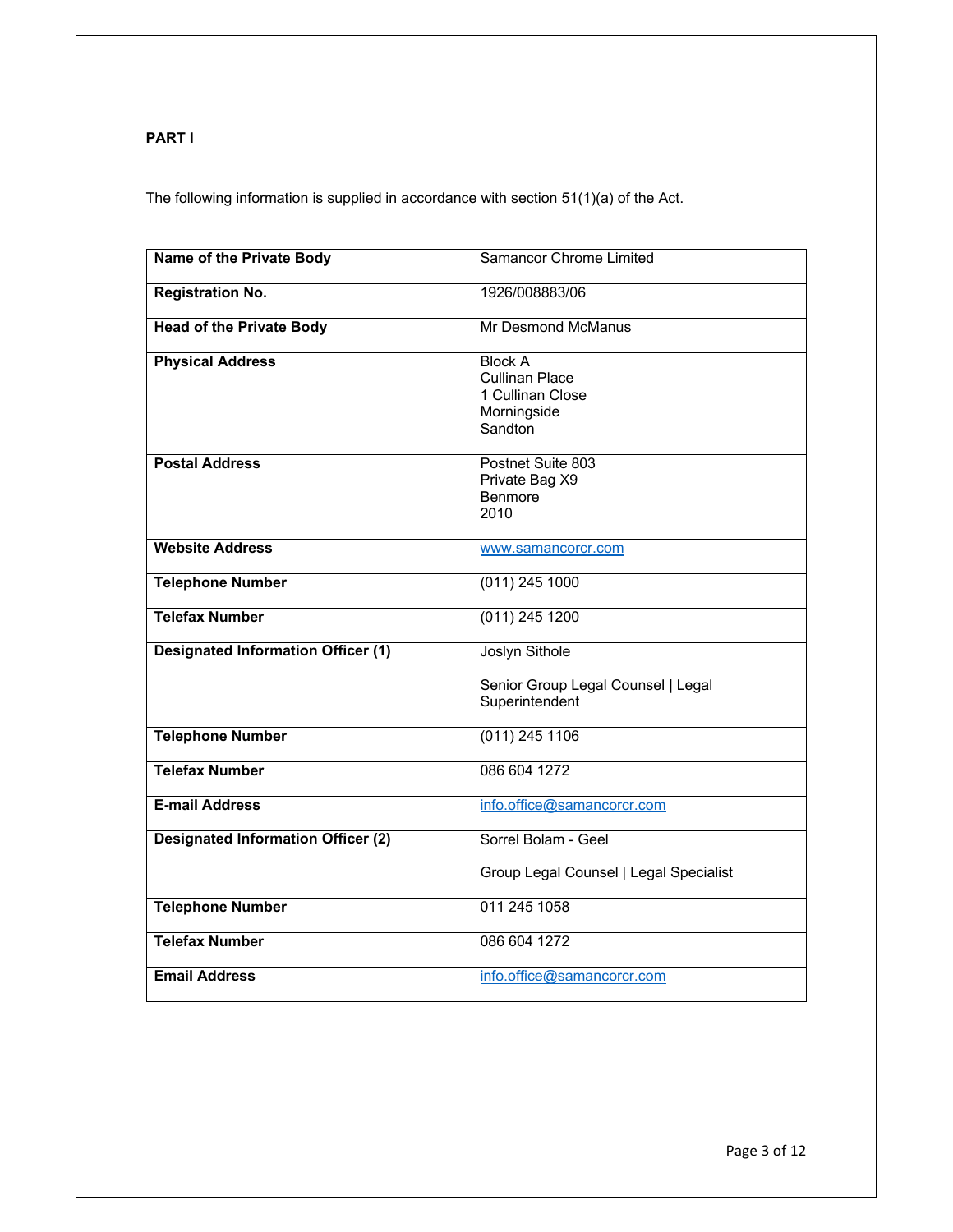# **PART II**

### The following information is supplied in accordance with section 51(1) of the Act.

Section 10 of the Act requires the South African Human Rights Commission (SAHRC) to publish a Guide containing information reasonably required by a person wishing to exercise or protect any right in terms of this Act.

This Guide will contain the following information:

- The objects of the Act;
- **Particulars of the information officer of every public body;**
- **Particulars of every private body as are practicable;**
- The manner and form of a request for access to information held by a body;
- Assistance available from both the information officers and the Human Rights Commission in terms of this Act;

- All remedies in law regarding acts, omissions, rights and duties, including how to lodge an internal appeal and a court application;
- Schedule of fees to be paid in relation to requests for access to information;
- Regulations made in terms of the Act.

Copies of the Guide will be available from the SAHRC following its publication. Enquiries regarding the

Guide can be addressed to the SAHRC, the contact details of which are as follows:

Post: South African Human Rights Commission Promotion to Access to Information Act Unit Research and Documentation Department Private Bag 2700 Houghton 2041

| Telephone: | $(011)$ 484 8300 | Fax: | (011) 484 0582              |
|------------|------------------|------|-----------------------------|
| Website:   | www.sahrc.org.za |      | Email: $p$ aia@sahrc.org.za |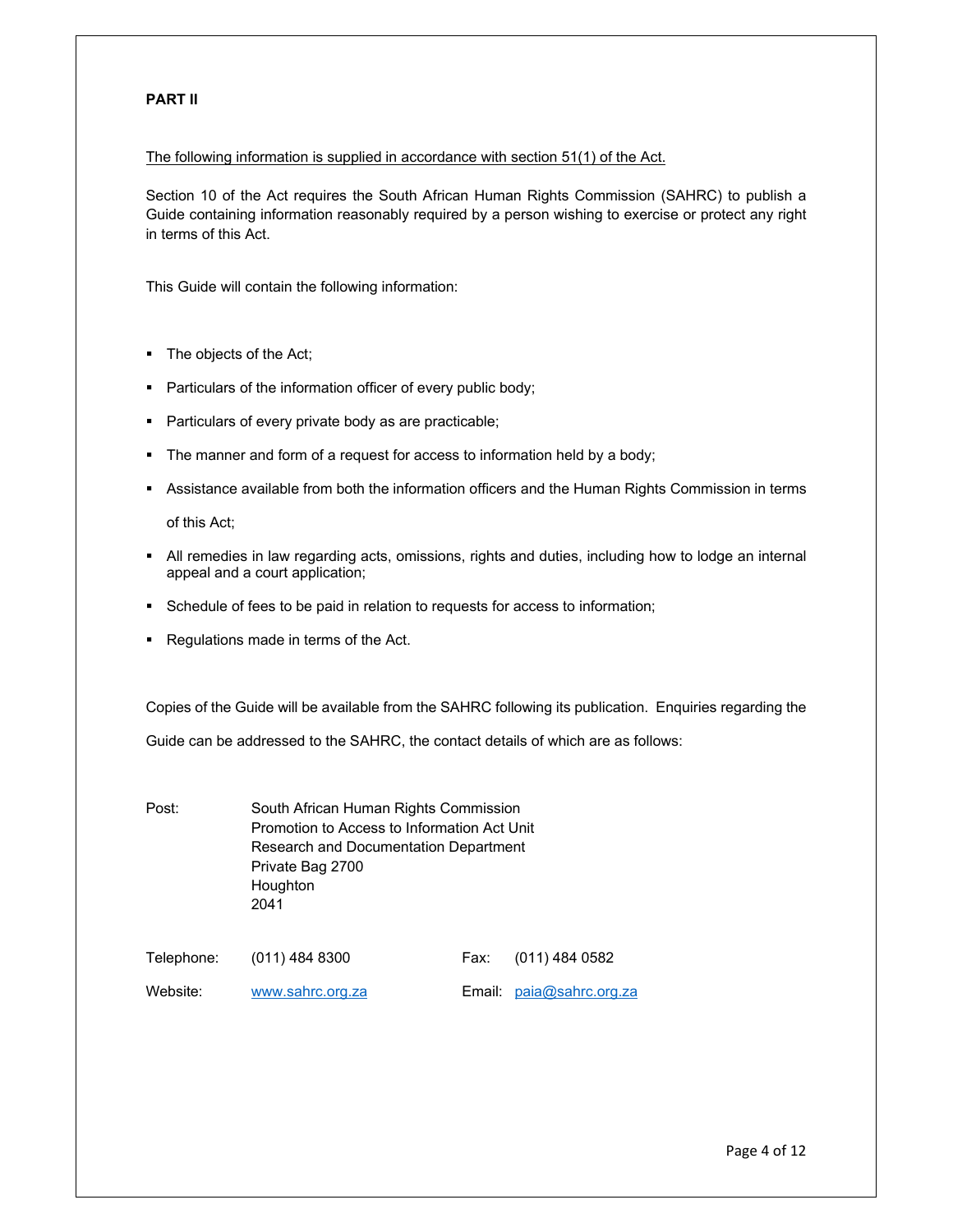# **PART III**

# **The following information is supplied in accordance with section 51(1)(c) of the Act**

Categories of records which are available without a person having to request access in terms of this Act:

NONE.

**PART IV** 

### **The following information is supplied in accordance with section 51(1)(d) of the Act**

- A. Where applicable to our operations, information is also available in terms of certain provisions of the following statutes, including, but not limited to and as amended from time to time:
	- National Environmental Management: Air Quality Act 39 of 2004
	- Basic Conditions of Employment Act No. 75 of 1997

- Companies Act No. 71 of 2008
- Compensation for Occupational Injuries and Diseases Act No. 130 of 1993
- Competition Act No. 89 of 1998
- Constitution of the Republic of South Africa Act No. 108 of 1996
- Customs and Excise Act No. 91 of 1964
- Electronic Communications and Transaction Act No. 25 of 2002
- **Employment Equity Act No. 55 of 1998**
- Environmental Conservation Act No. 73 of 1989
- National Health Act 61 of 2003
- Income Tax Act No. 58 of 1962
- **Labour Relations Act No. 66 of 1995**
- **Mine Health and Safety Act No. 29 of 1996**
- Mineral and Petroleum Resources Development Act No. 28 of 2002
- National Environmental Management Act No. 107 of 1998
- National Road Traffic Act No. 93 of 1996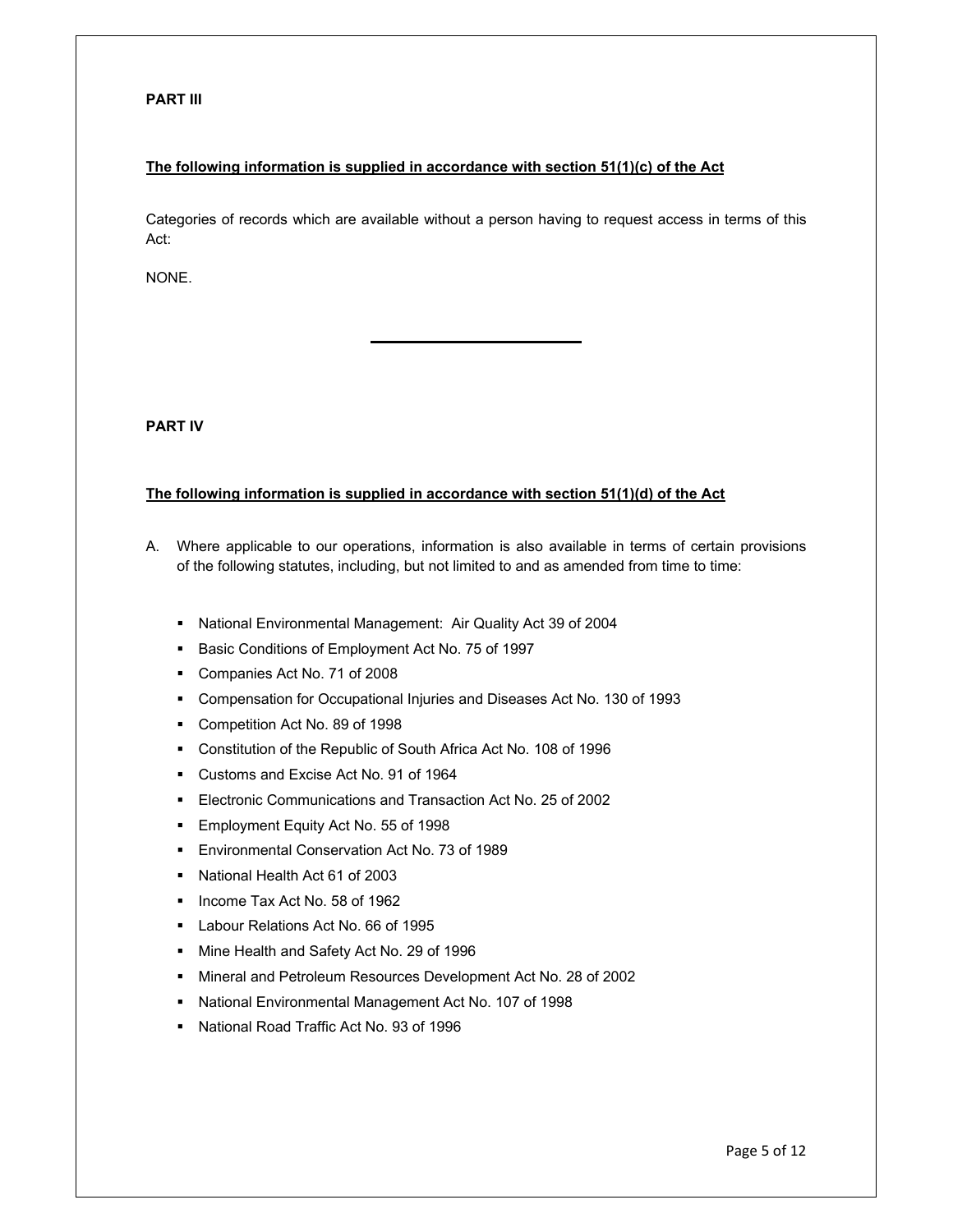- National Water Act No. 36 of 1998
- Occupational Health and Safety Act No. 85 of 1993
- **Physical Planning Act No. 125 of 1991**
- Road Transportation Act No. 74 of 1977
- Skills Development Act No. 97 of 1998
- Skills Development Levies Act No. 9 of 1999
- Standards Act No. 8 of 2008
- Unemployment Insurance Act No. 63 of 2001
- B. Where applicable to our operations, we also retain records and documents in terms of the following statutes, including but not limited to and as amended from time to time:
	- National Environmental Management: Ait Quality Act No. 39 of 2004
	- Basic Conditions of Employment Act No. 75 of 1997
	- Companies Act No. 61 of 1973
	- Compensation for Occupational Injuries and Diseases Act No. 130 of 1993
	- Customs and Excise Act No. 91 of 1964
	- Electronic Communications and Transaction Act No. 25 of 2002
	- Employment Equity Act No. 55 of 1998
	- Explosives Act No. 26 of 1956 to be repealed by Act 15 of 2003 on future date
	- Health Act No. 63 of 1977
	- Income Tax Act No. 58 of 1962
	- **Labour Relations Act No. 66 of 1995**
	- Occupational Health and Safety Act No. 85 of 1995
	- Skills Development Act No. 97 of 1998
	- **Mine Health and Safety Act No. 29 of 1996**
	- Mineral and Petroleum Resources Development Act No. 28 of 2002
	- National Environmental Management Act No. 107 of 1998
	- National Road Traffic Act No. 93 of 1996
	- National Road Traffic Act No. 54 of 1971
	- National Water Act No. 36 of 1998
	- Occupational Diseases in Mines & Works Act No. 78 of 1973
	- Occupational Health and Safety Act No. 85 of 1993
	- Physical Planning Act No. 125 of 1991
	- Road Traffic Act No. 29 of 1989
	- Road Transportation Act No. 74 of 1977
	- Regional Services Act No. 109 of 1995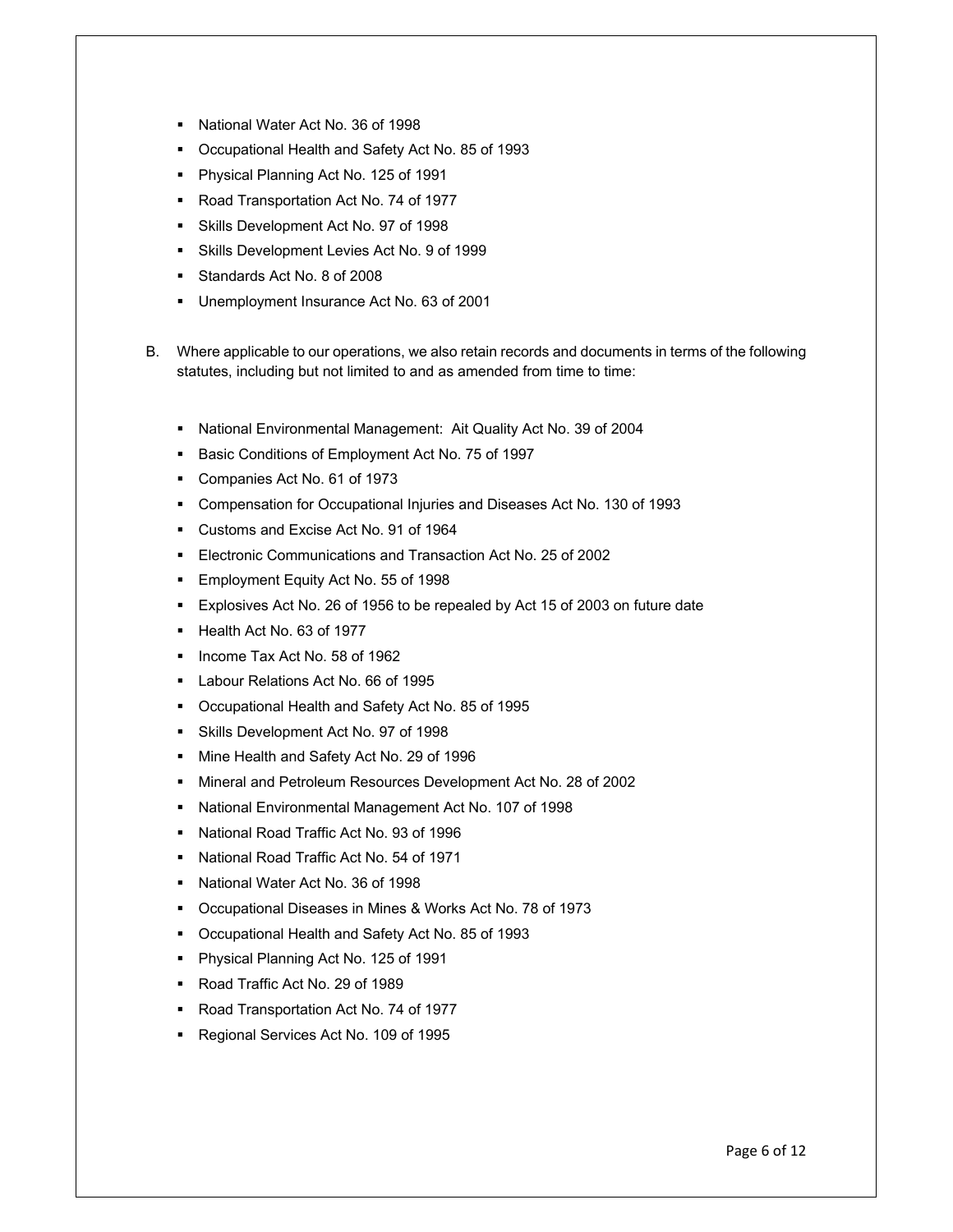- Skills Development Act No. 97 of 1998
- Skills Development Levies Act No. 9 of 1999
- Stamp Duties Act No. 77 of 1968
- Standards Act No. 8 of 2008
- Trust Property Control Act No. 57 of 1988
- Valued-Added Tax Act No. 89 of 1991

# **PART V**

The following information is supplied in accordance with section 51(1)(e) of the Act.

The Company holds the following categories of information:

| <b>CATEGORY</b>                                          | <b>RECORDS</b>                                 |
|----------------------------------------------------------|------------------------------------------------|
| Commercial                                               | <b>Agreements</b>                              |
|                                                          | <b>Audits</b>                                  |
|                                                          | <b>Correspondence with vendors</b>             |
|                                                          | Securities (bonds and bank guarantees)         |
|                                                          | <b>Policies and procedures</b>                 |
|                                                          | <b>Tender information</b>                      |
|                                                          | <b>Vendor assessment documentation</b>         |
| <b>Company Secretarial and Risk</b><br><b>Management</b> | <b>Annual financial statements</b>             |
|                                                          | <b>Annual reports</b>                          |
|                                                          | <b>Approval framework</b>                      |
|                                                          | <b>Certificate of incorporation</b>            |
|                                                          | Foreign exchange dealings                      |
|                                                          | Insurance records                              |
|                                                          | Internal audit reports                         |
|                                                          | Memorandum and articles of association         |
|                                                          | <b>Minutes of meetings</b>                     |
|                                                          | <b>Policies and procedures</b>                 |
|                                                          | Register of directors, auditors and officers   |
|                                                          | <b>Resolutions</b>                             |
|                                                          | <b>Statutory company records and returns</b>   |
| <b>Exploration</b>                                       | Geological data (including analytical results) |
|                                                          | <b>Geological information comprising:</b>      |
|                                                          | <b>Borehole logs</b><br>٠                      |
|                                                          |                                                |

Page 7 of 12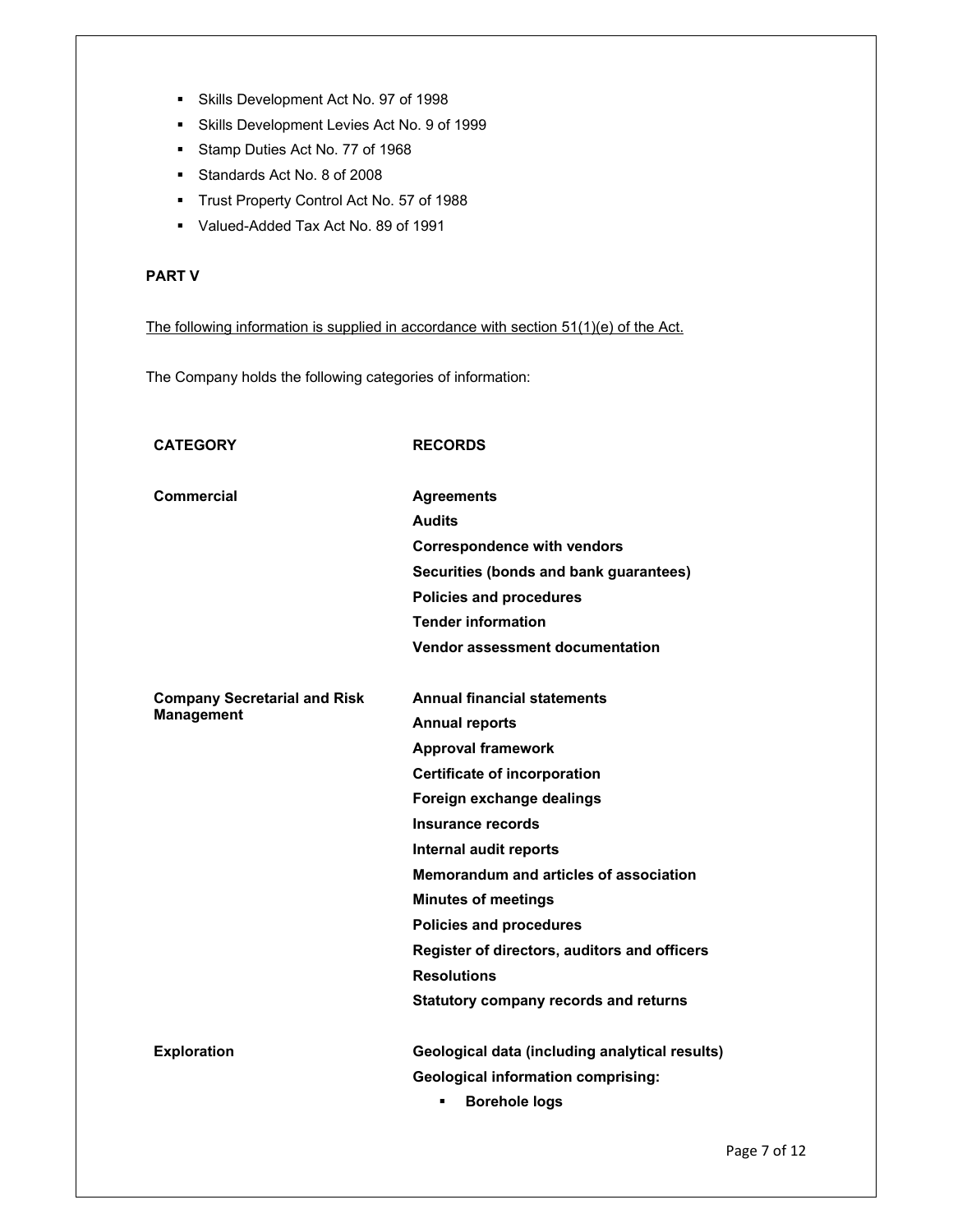|                                           | <b>Geological reports</b><br>٠                                                            |
|-------------------------------------------|-------------------------------------------------------------------------------------------|
|                                           | <b>Maps and plans</b><br>٠                                                                |
| <b>Finance &amp; Admin &amp; Treasury</b> | <b>Accounting records</b>                                                                 |
|                                           | <b>Annual financial statements</b>                                                        |
|                                           | Asset register                                                                            |
|                                           | <b>Bank statements</b>                                                                    |
|                                           | Banking details and bank account records                                                  |
|                                           | <b>Budget records</b>                                                                     |
|                                           | <b>Generally Accepted Accounting Practice</b>                                             |
|                                           | <b>Group Accounting policy manual</b>                                                     |
|                                           | <b>Policies and Procedures</b>                                                            |
|                                           | <b>Regional Services and Council returns</b>                                              |
|                                           | <b>SARS reports and tax and VAT returns</b>                                               |
| <b>Health Safety &amp; Environment</b>    | <b>Annual sustainability reports</b>                                                      |
|                                           | <b>Environmental procedures</b>                                                           |
|                                           | Health, safety, environment, community & quality policy                                   |
|                                           | Incident reports                                                                          |
|                                           | <b>ISO certification</b>                                                                  |
|                                           | Permits, licences, approvals, exemptions, authorisations,<br>applications & registrations |
|                                           | <b>Policies and procedures</b>                                                            |
|                                           | Reports of compliance to relevant authorities                                             |
|                                           | <b>Risk control documentation</b>                                                         |
|                                           | <b>Statutory appointments</b>                                                             |
|                                           | Environmental Impact Assessment (2014) and Financial                                      |
|                                           | Regulation (2015) Regulations Compliance (website)                                        |
| <b>Human Resources</b>                    | Agreements (including agreements with service providers)                                  |
|                                           | <b>Applications for employment</b>                                                        |
|                                           | <b>Appointments</b>                                                                       |
|                                           | <b>Audits</b>                                                                             |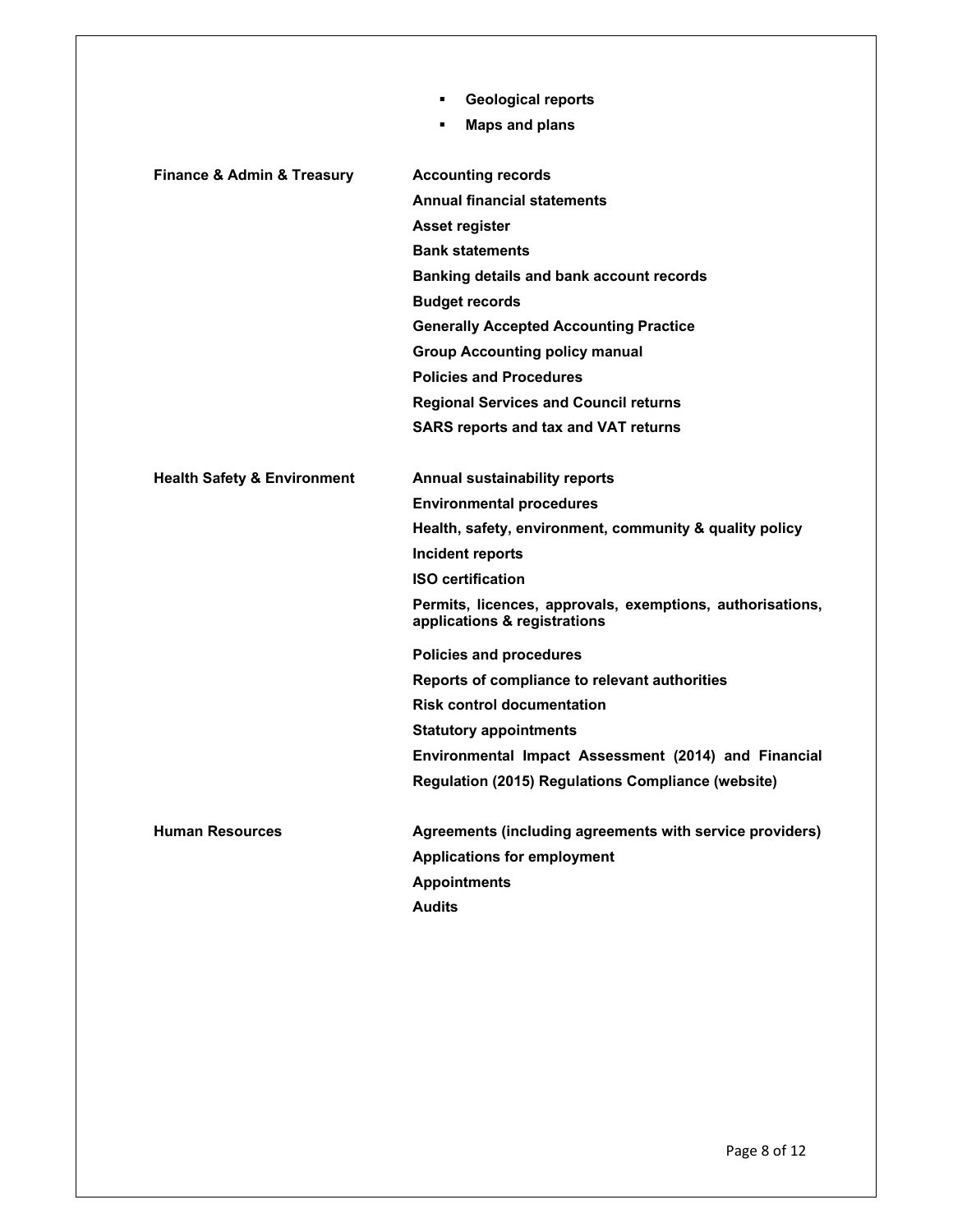# **CATEGORY RECORDS**

**Benefit arrangements rules and records Bursary scheme records Communications booklets, brochures, newsletters and other literature Compensation for occupational injuries Deferred compensation Disciplinary procedure Employee assistance programme Employee benefits Employee Information Employment equity plans, returns and reports Facilities management Forms and applications Group Life assurance cover Health centre service and procedures Housing guarantees and bond cover Learnerships Maintenance, safety and security Medical aid rules Motor vehicle scheme Pension and provident fund records Policies, codes, rules and procedures Professional society membership Remuneration policy and reports Skills development returns and reports Standard letters and notices Study assistance Training plans and procedures Unemployment Insurance cover (UIF) Workplace and union agreements and records Legal Contracts Litigation records Opinions Policies and procedures** 

**CATEGORY RECORDS**

Page 9 of 12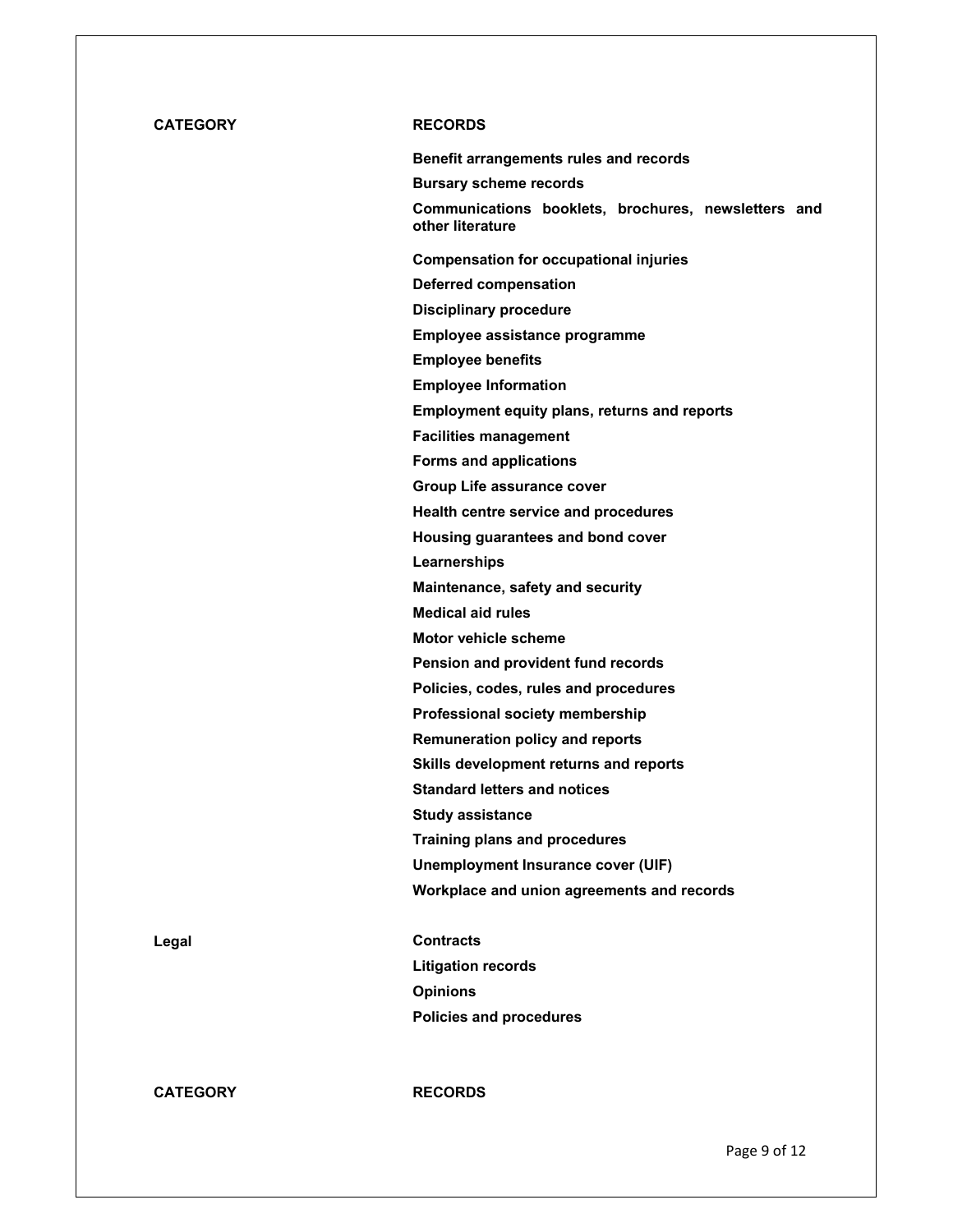| <b>Marketing</b>      | <b>Agreements</b>                                                                   |
|-----------------------|-------------------------------------------------------------------------------------|
|                       | <b>Business plans and forecasts</b>                                                 |
|                       | <b>Customer information</b>                                                         |
|                       | <b>Published information on competitors</b>                                         |
|                       | <b>Published trade statistics</b>                                                   |
|                       | Crude steel production: figures and forecasts                                       |
| <b>Mineral Rights</b> | <b>Mineral leases</b>                                                               |
|                       | <b>Mining contracts</b>                                                             |
|                       | <b>Title deeds</b>                                                                  |
|                       | <b>Prospecting Rights</b>                                                           |
|                       | <b>Mining Rights</b>                                                                |
|                       | <b>Mineral Cessions</b>                                                             |
|                       | <b>Water Licenses</b>                                                               |
|                       | <b>Property leases</b>                                                              |
|                       | <b>Exploration agreements</b>                                                       |
|                       | Permits / authorisations / exemptions                                               |
|                       | <b>Environmental Impact assessments</b>                                             |
| <b>Rehabilitation</b> | Acceptance letters and undertakings to comply with their<br>duties by the Trustees: |
|                       | Certificates of estimates of costs for compliance for                               |
|                       | rehabilitation obligations by beneficiaries                                         |
|                       | Letters of executorships                                                            |
|                       | Minutes of meetings of trustees                                                     |
| Other                 | <b>Audits and assessments</b>                                                       |
|                       | <b>Business development records</b>                                                 |
|                       |                                                                                     |
|                       | <b>Drawings and specifications</b>                                                  |
|                       | <b>Engineering records and specifications</b>                                       |
|                       | <b>Licenses</b>                                                                     |
|                       | <b>Maintenance records</b>                                                          |
|                       | <b>Patents</b>                                                                      |
|                       | <b>Policies and procedures</b>                                                      |
|                       | <b>Production records</b>                                                           |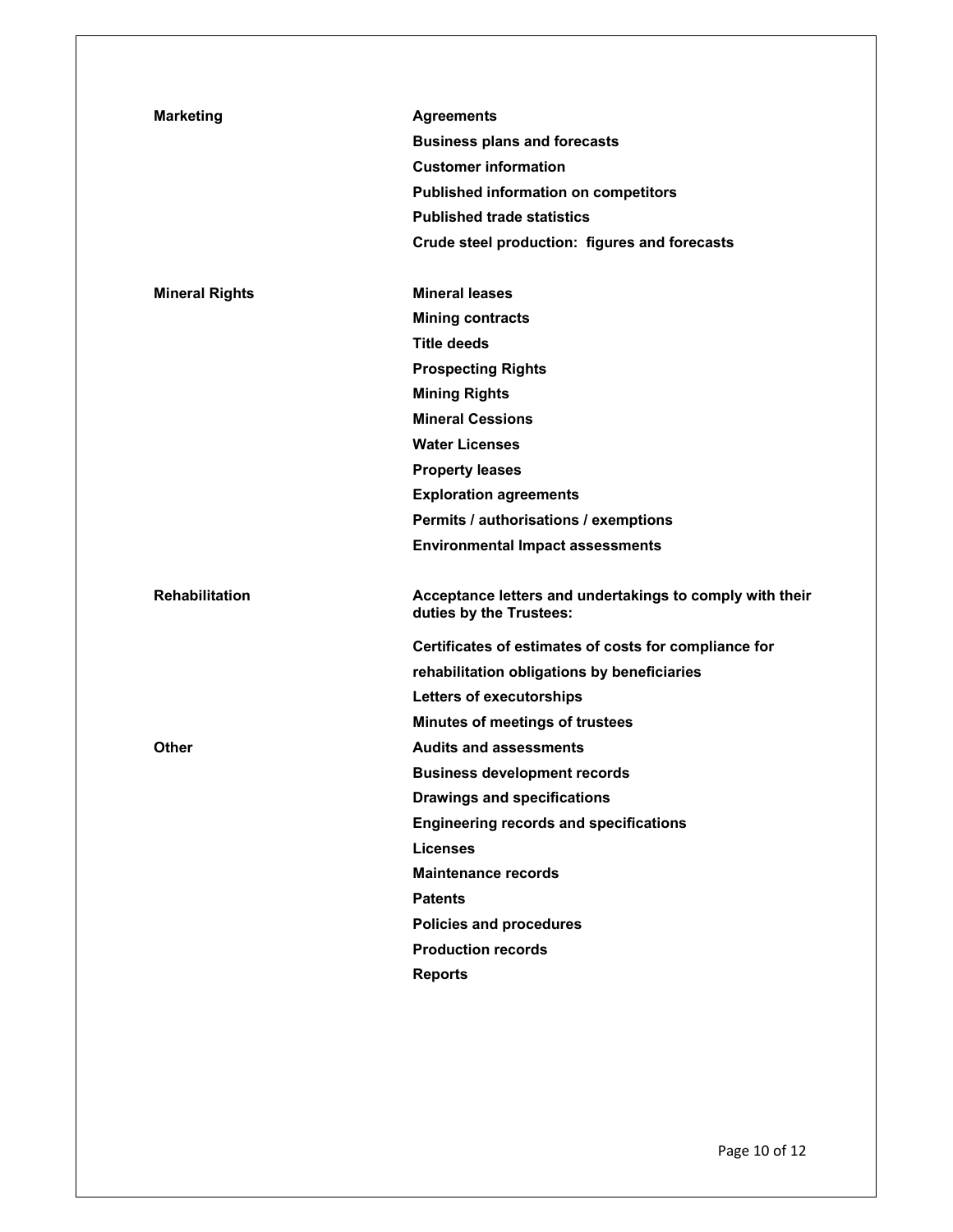### **CATEGORY RECORDS**

**Trade Marks Trade names and/or product names** 

# **PART VI**

# **Subsidiaries of Samancor Chrome Limited and associated private bodies covered by this Manual**

 $\overline{a}$ 

| <b>Private Body</b>                                      | <b>Registration No.</b> |
|----------------------------------------------------------|-------------------------|
| <b>Batihako Ferrochrome Proprietary Limited</b>          | 1985/070455/07          |
| <b>Braklands Properties Proprietary Limited</b>          | 1972/007253/07          |
| <b>Crometals Proprietary Limited</b>                     | 1973/004916/07          |
| <b>Ferroveld Partnership</b>                             | N/A                     |
| <b>Henry Gould Proprietary Limited</b>                   | 1953/000691/07          |
| <b>Marico Chrome Corporation Proprietary Limited</b>     | 1978/005144/07          |
| <b>Middelburg Steel &amp; Alloys Proprietary Limited</b> | 1955/001490/07          |
| <b>Middelburg Technochrome Proprietary Limited</b>       | 1995/004092/07          |
| <b>NST Ferrochrome Proprietary Limited</b>               | 1971/010987/07          |
| <b>Poschrome Proprietary Limited</b>                     | 1996/008582/07          |
| <b>Waterkloof Mines Proprietary Limited</b>              | 1957/004219/07          |
| <b>Tubatse Chrome Proprietary Limited</b>                | 2006/036994/07          |
| <b>Tubatse Chrome Minerals Proprietary Limited</b>       | 2006/028430/07          |
| <b>TC Smelters Proprietary Limited</b>                   | 2015/356496/07          |
| <b>Tubatse Alloy Proprietary Limited</b>                 | 2015/356066/07          |

**Separate Manuals have been produced by the following associated private bodies:** 

- **Samancor Pension Fund (No. PF 12/8/37727)**
- **Samancor Provident Fund (No. PF 12/8/37714)**
- **Samancor Group Provident Fund (FSB Registration No. 12/8/24225/1)**
- **The Samancor Rehabilitation Trust (No. IT 6256/98**
- **The Samancor Lesedi Environmental Trust (No. IT 003233/2016)**

 $\overline{a}$